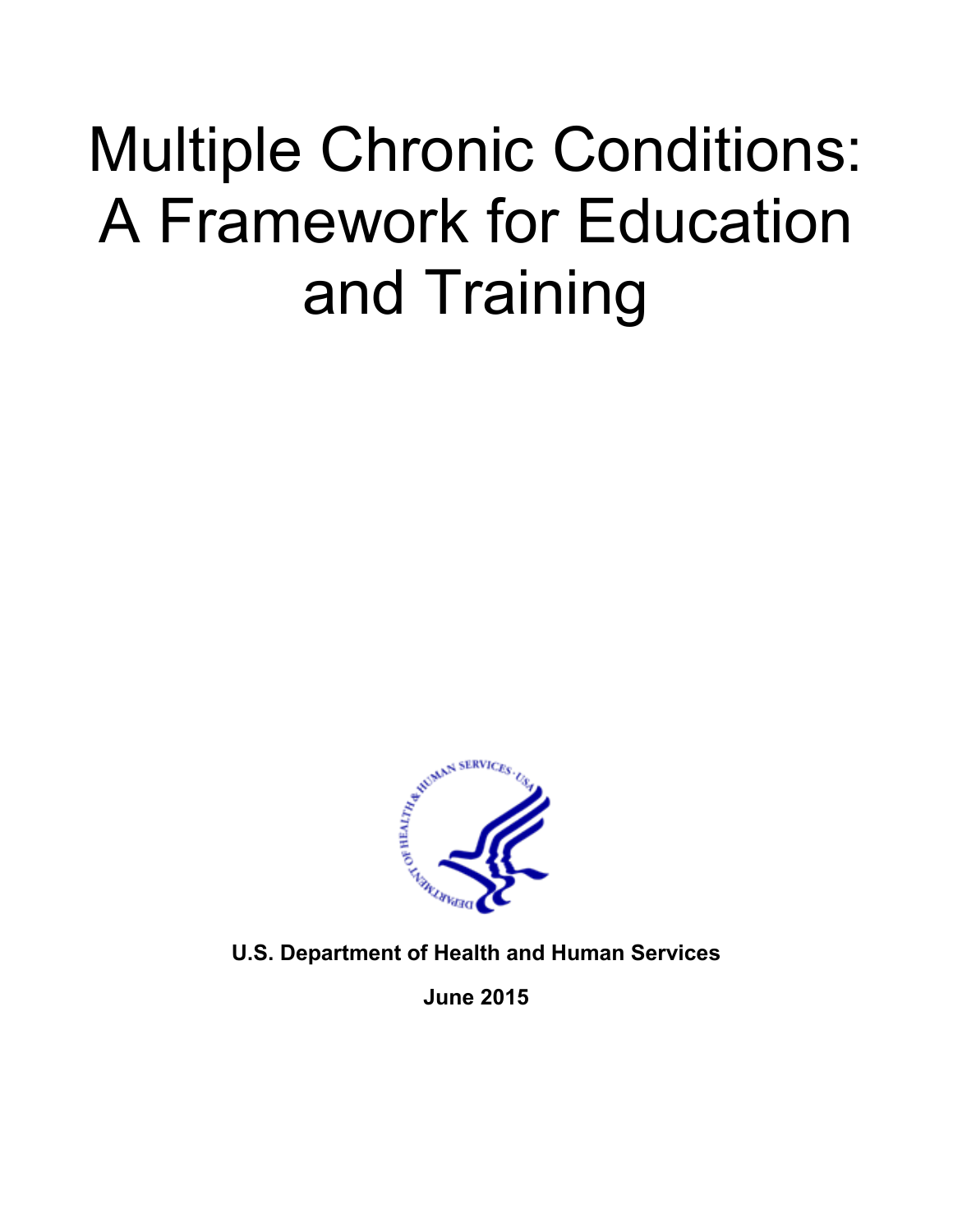

# **Introduction**

Persons living with multiple chronic conditions (PLWMCC) experience many challenges managing their health on a day-to-day basis, and must rely on a healthcare system that is not designed to adequately assess and meet their complex care needs.<sup>[1,](#page-14-0)[2](#page-14-1)</sup> Complex care refers to health needs that are usually coupled with psychosocial problems, which ultimately result in higher service utilization and costs. 3-5 PLWMCC usually require holistic healthcare that is not disease-specific, but instead addresses multiple health problems. However, current healthcare and research approaches focus on single diseases<sup>6</sup>, and are often fragmented in relation to the complexity of care that is necessary for PLWMCC. As a result, PLWMCC must balance care delivered by multiple providers, including numerous medications, often in the absence of coordination of care within and across settings.<sup>7-9</sup> The issue of complexity may be compounded further in the presence of psychosocial needs that may require referral to long term services and supports. These challenges are difficult for PLWMCC across the life span.<sup>9,11,12</sup> The population of PLWMCC is projected to grow substantially over the next decade<sup>9</sup>, adding to the pressures on the healthcare system to deliver high quality of care, at optimal cost, while improving the health<sup>10</sup> of this complex population.

To help address these challenges, in 2010 the U.S. Department of Health and Human Services (HHS) released the *Strategic Framework on Multiple Chronic Conditions. 12* The *Strategic Framework* contains goals, objectives, and action strategies that collectively serve as a roadmap for improving the health of PLWMCC. 14,15 One of the framework's major goals is to equip healthcare professionals with information, tools, and enhanced education and training they need to better care for the growing population of PLWMCC<sup>16</sup>. While the patient-centered medical home and team-based care models offer new strategies to improve care for PLWMCC,<sup>[1,](#page-14-0) 17</sup>, a recent environmental scan performed by HHS revealed a paucity of evidence-based curricula to train the workforce on addressing the unique needs of this population. To help meet this essential workforce need, the HHS Office of the Assistant Secretary for Health and the Health Resources and Services Administration have developed a new "MCC Education and Training Framework" for use in designing, developing, and delivering curricula for healthcare professionals. [1](#page-1-0)

The MCC Education and Training Framework identifies six domains of care with associated competencies needed to provide high quality care for PLWMCC. While not unique to PLWMCC, the domains are critical in the provision of care for persons with complex health problems. The domains include the abilities to: 1) Embrace person-and family-centered approaches to care; <sup>18</sup> 2) Promote self-management support; 3) Acquire and use knowledge for practice in complex care for PLWMCC; 4) Foster interprofessional collaboration and team-based care; 5) Provide care across settings through coordinated care delivery; and 6) Participate in systems based practice.<sup>19,20</sup> The domains and related competencies can be incorporated into new and existing curricula for teaching and training the healthcare professions workforce.

<span id="page-1-0"></span><sup>\*1</sup> In providing care for individuals with MCC, healthcare workers should be aware of the United States' Supreme Court's *Olmstead* decision which states that public entities are required to provide community-based services to persons with disabilities when (a) such services are appropriate; (b) the affected persons do not oppose community-based treatment; and (c) community-based services can be reasonably accommodated, taking into account the resources available to the entity and the needs of others who are receiving disability services from the entity.<sup>35</sup> As individuals with MCC are at particular risk of institutionalization, the healthcare workforce should focus on caring for individuals with MCC from a community inclusion and integration perspective.  $\overline{a}$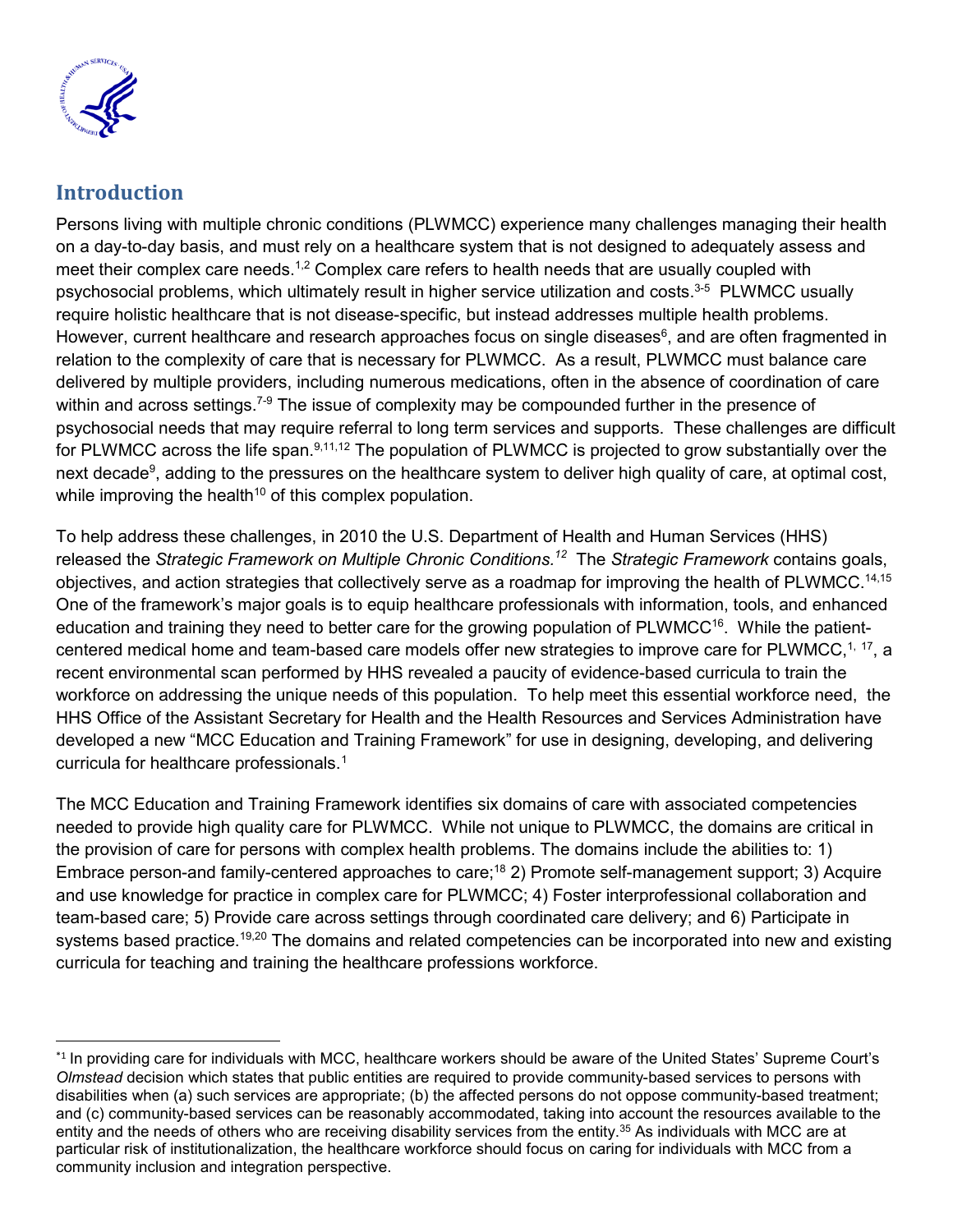

# **What is the Purpose of the MCC Education and Training Framework?**

The purpose of the Multiple Chronic Conditions Education and Training Framework is to provide a structure for organizing the content of MCC-oriented education and training materials. Domains give rise to specific competencies to guide the management and treatment of the complex care needs of PLWMCC. Learning objectives can be developed for use according to the educational level (undergraduate, graduate, and continuing education). The framework's ultimate goal is to promote increased quality of care for PLWMCC through essential knowledge, skills, and attitudes among the spectrum of healthcare providers who care for and support PLWMCC. Expected outcomes include improved training of the interprofessional healthcare workforce to enable provision of high quality, comprehensive, evidence-based, person-centered, and culturally competent care for PLWMCC and their families and caregivers.

# **Who is the Target Audience for the MCC Education and Training Framework?**

Audiences for the MCC Education and Training Framework include faculty across the educational continuum in academia, professional organizations, accreditation and certification organizations, and individuals from the healthcare workforce whose responsibilities include optimizing care for PLWMCC. The Framework addresses the education and training needs of interprofessional teams and healthcare professionals from disciplines such as medicine, dentistry, nursing, pharmacy, social work, occupational and physical therapy, psychology, psychiatry, direct services, and public health. Central to the Framework and the interprofessional teams are PLWMCC, and their caregivers and family members.

# **How to Use the MCC Education and Training Framework**

## **Domains of MCC Training and Care**

The MCC Education and Training Framework is composed of six key domains <sup>21</sup> that, in aggregate, constitute the critical learning areas needed for care of PLWMCC. The domains were derived from an examination of the literature, interviews with MCC and education experts from academia and health professional organizations, and consultation with a Technical Expert Workgroup (See Attachments A & B for lists of consulting experts).

## **Competencies for MCC Training and Care**

Competencies<sup>21</sup> are the observable abilities of a healthcare provider. They are empirical indicators of the knowledge, skills, and attitudes required to provide complex care to PLWMCC.<sup>22</sup> The competencies may be modified for specific learner needs. Methods for measuring these competencies should be determined by the educator.

The graphic below illustrates the six domains of care in relation to PLWMCC and the levels of health professional education and training for improving care of the PLWMCC. Central to the Framework are PLWMCC, and their caregivers and family members. The inner ring consists of three domains: person- and family-centered care; self-management support; and knowledge for practice in complex care. The next ring includes the domains of coordinated care delivery and interprofessional collaboration. The next ring includes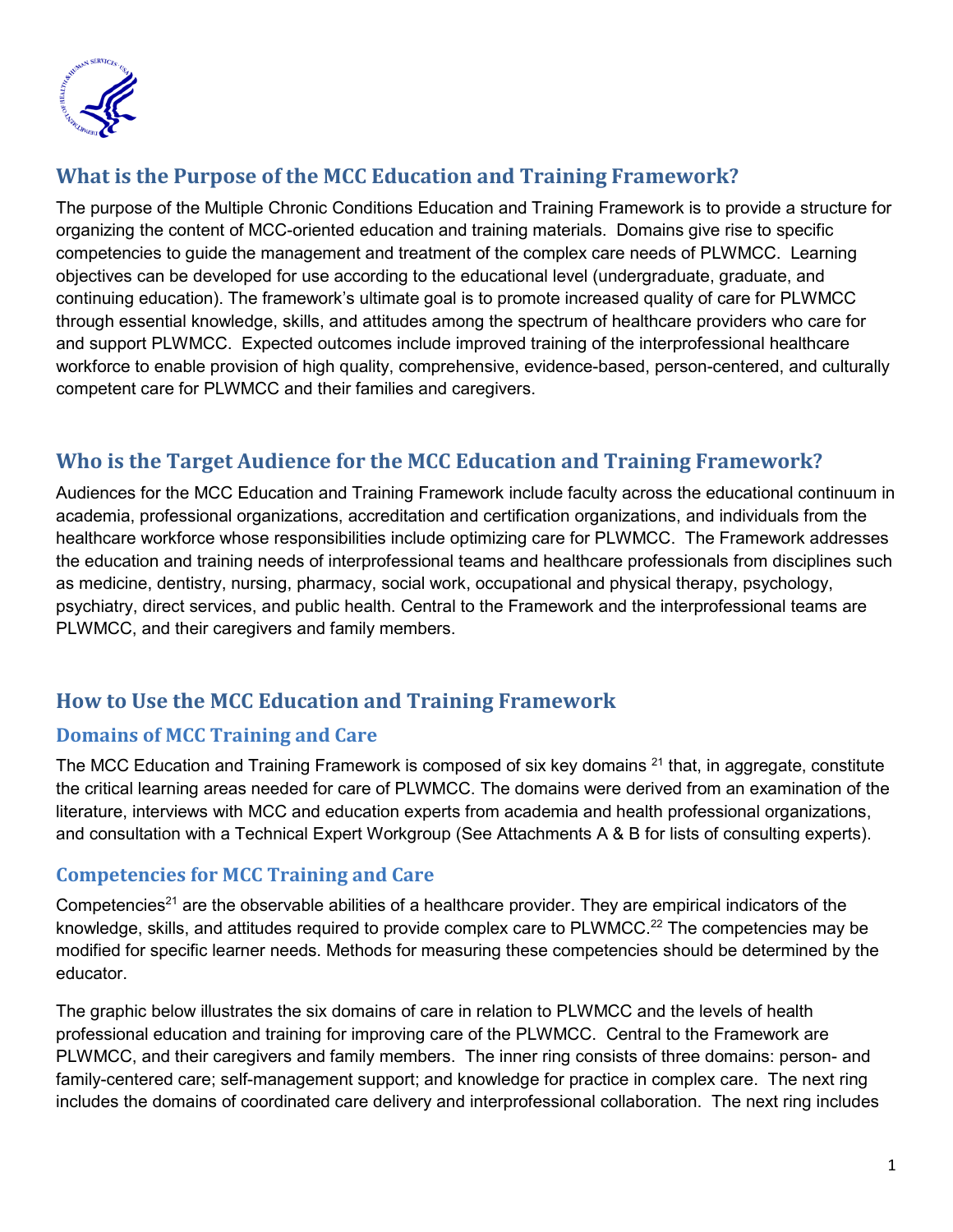

the final domain, systems based practice. The outermost ring contains the levels of healthcare education and

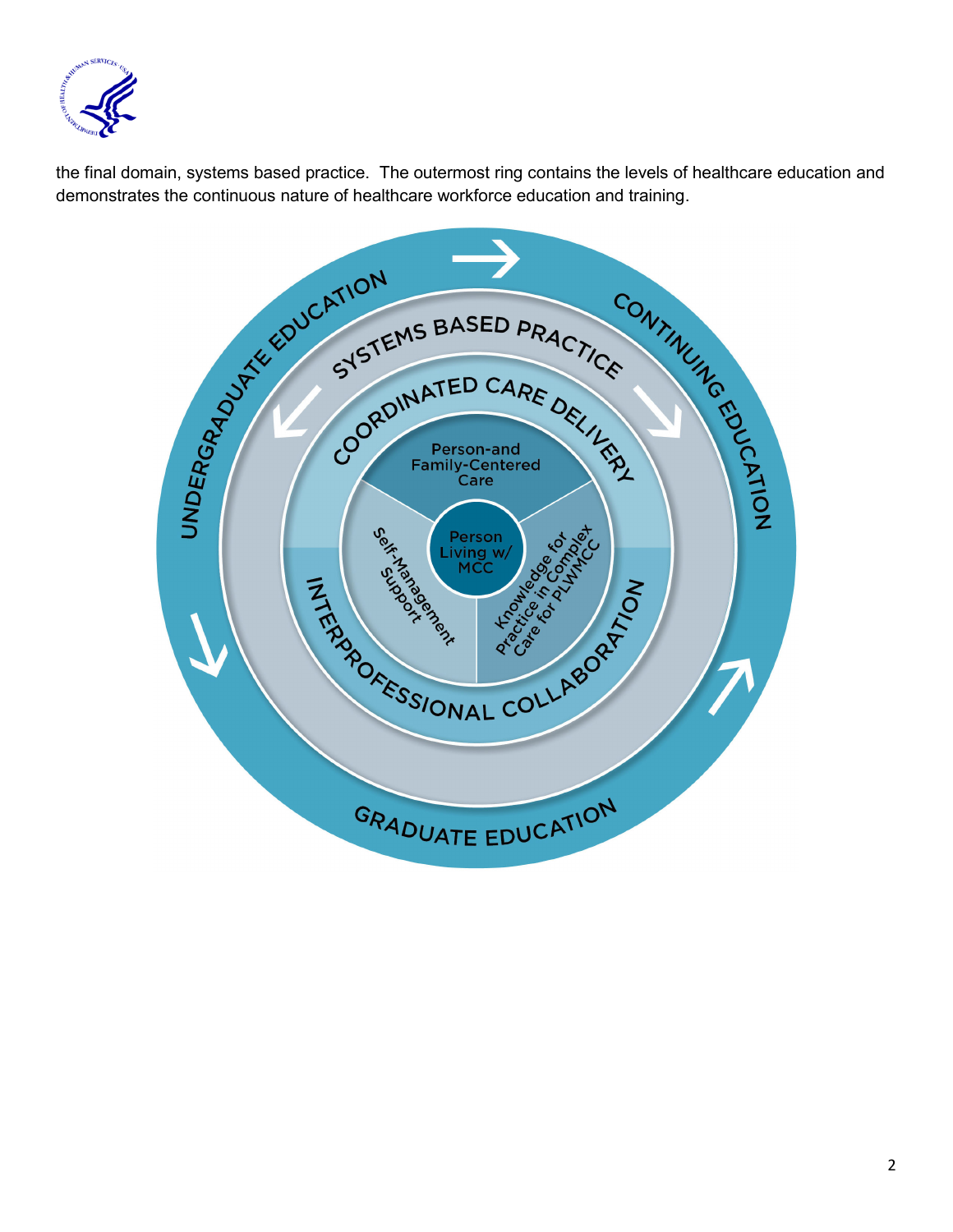

# **Person-and Family-Centered Care (PERS)**

**Definition:** Healthcare that involves persons living with MCC (PLWMCC) and their families in every decision, and that empowers them to be partners in their own care.<sup>[23](#page-15-0)</sup>

#### **Competencies Specific to Multiple Chronic Conditions Care**

- PERS 1. Participate with PLWMCC and their families and caregivers in identifying and prioritizing their preferences when developing a care plan.<sup>24</sup>
- PERS 2. Include life context and social and cultural determinants of health when negotiating goals and plans of care with PLWMCC.
- PERS 3. Assist PLWMCC in reaching their identified lifestyle, management and treatment goals.
- PERS 4. Provide care that is responsive to the preferences, needs and values of PLWMCC.
- PERS 5. Provide care that is focused on the desired outcome(s) of PLWMCC.
- PERS 6. Assist PLWMCC, as needed, with coordination of financial resources to optimize quality of care.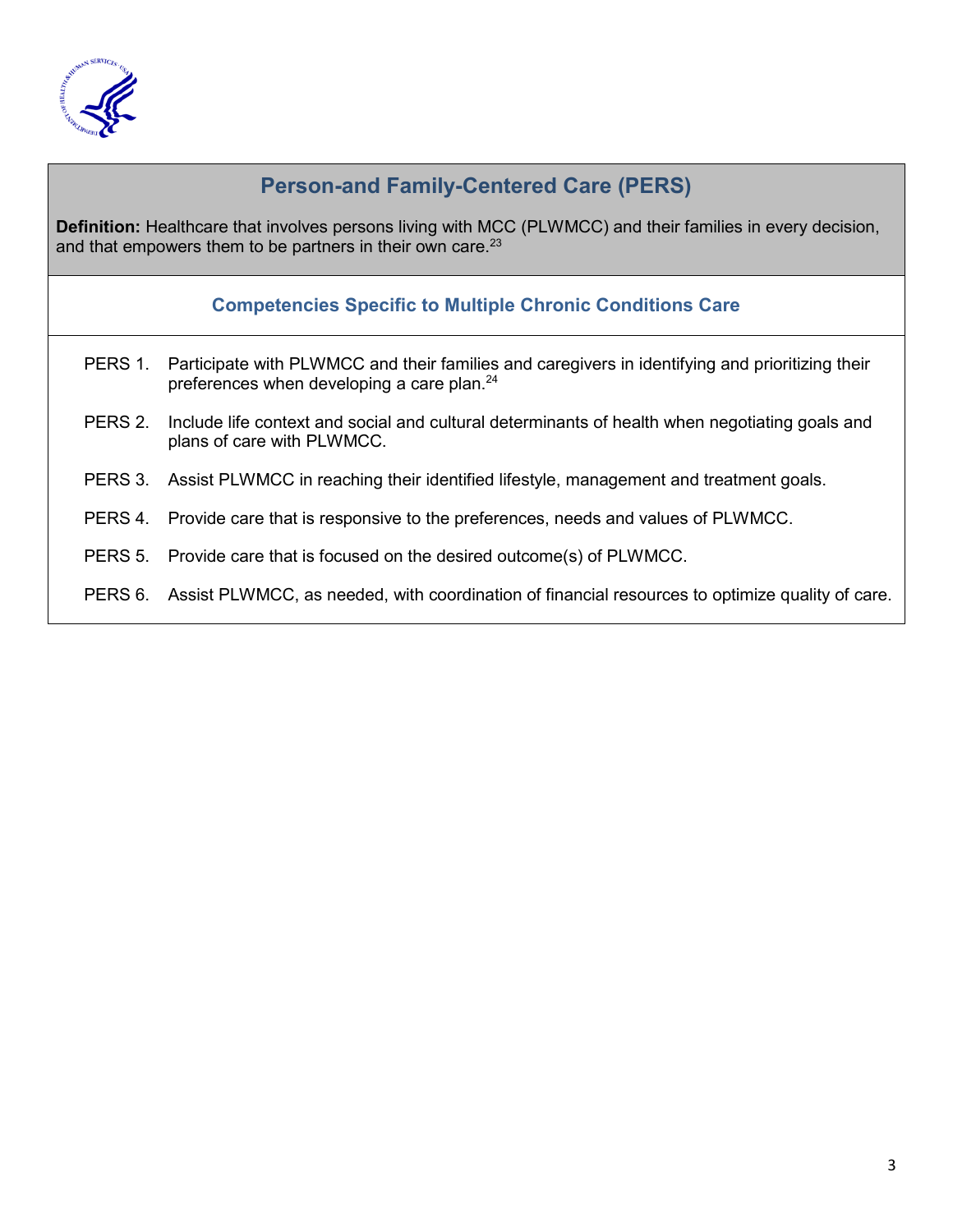

# **Self-Management Support (SMS)**

**Definition:** The systematic provision of education and supportive interventions to increase skills and confidence of persons living with MCC (PLWMCC) in managing their health problems, including regular assessment of progress and problems, and problem-solving support.<sup>25,26</sup>

## **Competencies Specific to Multiple Chronic Conditions Care27,28**

- SMS 1. Support PLWMCC, their families and caregivers, in setting goals, developing action plans, and continuously re-evaluating and revising them as needed.
- SMS 2. Assist PLWMCC in identifying and evaluating information for appropriateness to inform their plans of care.
- SMS 3. Assist PLWMCC to link to appropriate community-based resources to support healthy behaviors and learn self-management techniques.
- SMS 4. Use skill building and problem-solving strategies to support PLWMCC, their families and caregivers in managing MCC by adopting and maintaining health self-management behaviors, and in overcoming barriers to quality of life preferences.
- SMS 5. Discuss with PLWMCC and their families and caregivers how emotional responses to illness and mental health disorders may affect their ability to manage MCC.
- SMS 6. Incorporate evidence-based behavior management strategies, such as peer leadership and coaching, to encourage and support PLWMCC engagement in managing MCC.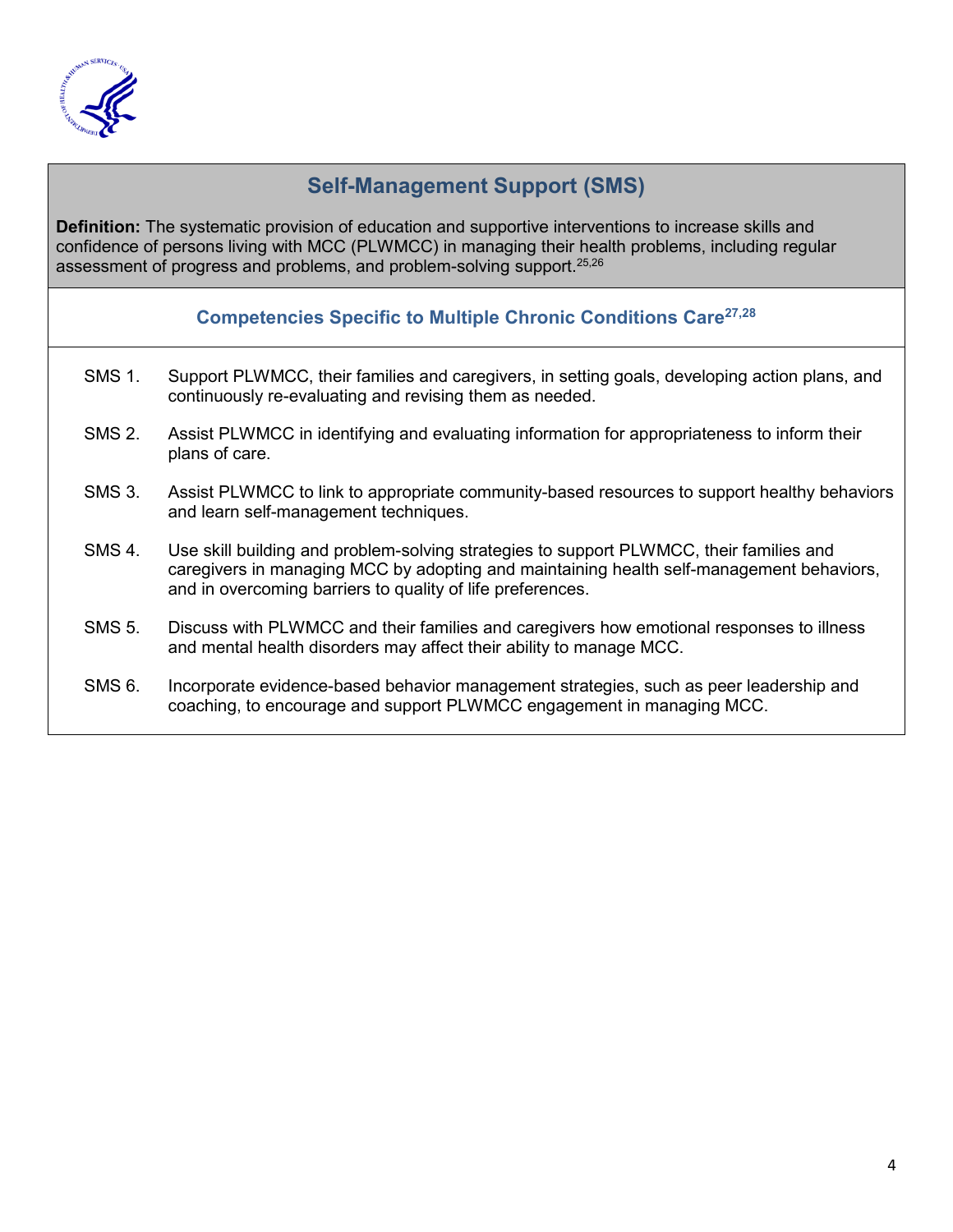

# **Knowledge for Practice in Complex Care for PLWMCC (KNOW) Definition:** The application of established and evolving biopsychosocial, clinical and epidemiological sciences to the care of persons living with MCC (PLWMCC). **Competencies Specific to Multiple Chronic Conditions Care** KNOW 1. Critically evaluate emerging evidence-based practices to improve healthcare for PLWMCC. KNOW 2. Provide effective medication management for PLWMCC, as well as continuous monitoring, follow-up and reassessment. KNOW 3. Provide care that includes clinical decision-making and assessment of the impact of barriers to contextual considerations on health, disease, care seeking, and attitudes toward care. KNOW 4. Optimize care management by identifying treatment goals and management strategies that address more than one of the existing chronic conditions. KNOW 5. Integrate care of PLWMCC, as appropriate, with the services and supports provided to special populations, including persons with disabilities, behavioral health challenges, cognitive disorders, and other populations with unique needs.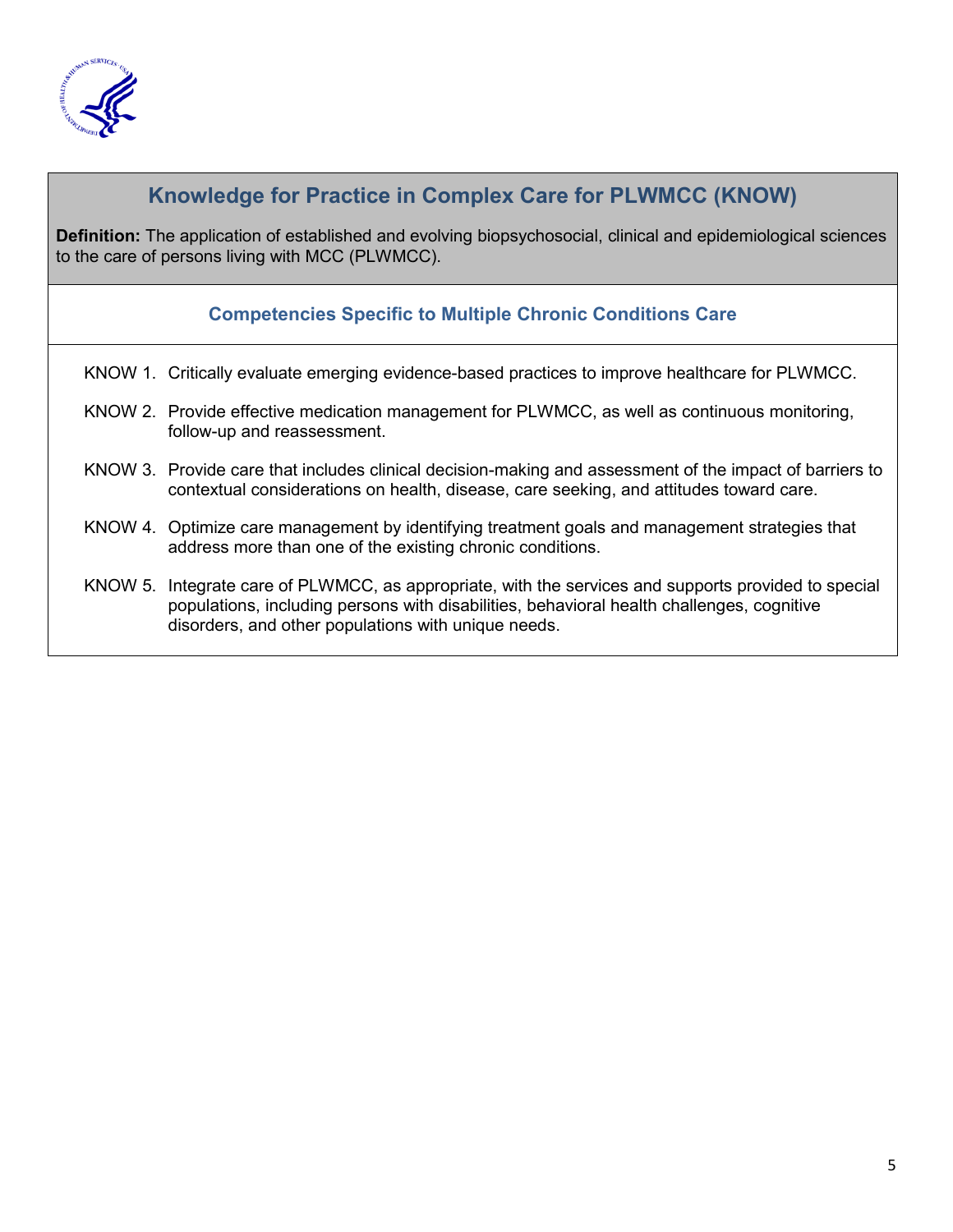

# **Interprofessional Collaboration (INTER)**

**Definition:** The ability of healthcare and other professionals, as well as direct care workers, community health workers, persons living with MCC (PLWMCC), families and caregivers to work effectively within and between professions and with PLWMCC, families, caregivers and communities<sup>29</sup> to provide appropriate and effective healthcare.

## **Competencies Specific to Multiple Chronic Conditions Care**<sup>30</sup>

- INTER 1. Recognize that PLWMCC are central members of their own healthcare teams.
- INTER 2. Negotiate roles and responsibilities with all team members that facilitate working within their full scopes of practice.
- INTER 3. Collaborate with all team members in executing the care plan to meet the complex needs of PLWMCC.
- INTER 4. Support culturally competent care for PLWMCC by the interprofessional team. Engage community partners as key members of the interprofessional team.

#### INTER 5. Coordinate team-based synergistic interventions that address all person-centered goals.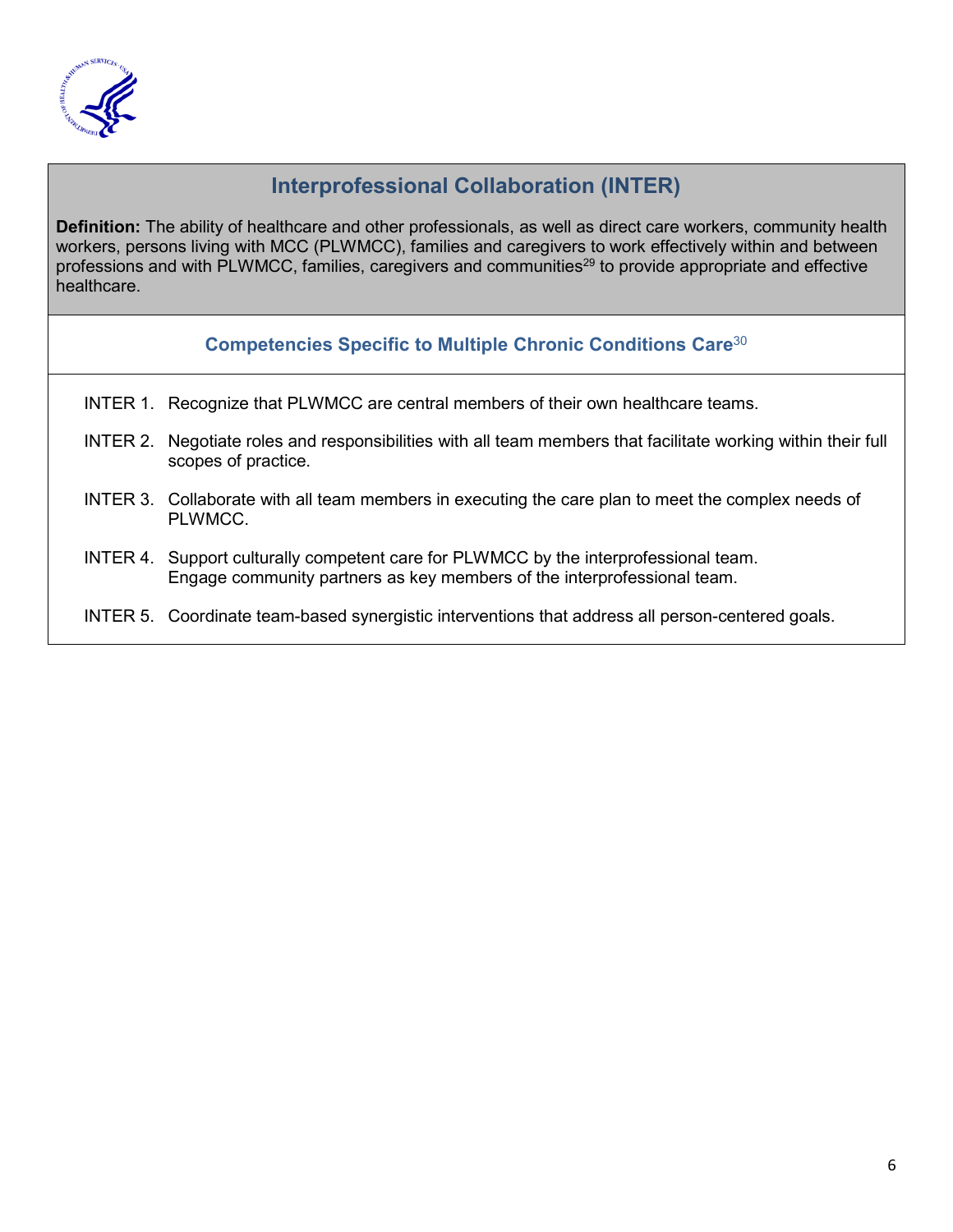

# **Coordinated Care Delivery (COORD)**

**Definition:** The facilitation of timely, appropriate delivery of healthcare services by organizing PLWMCC's care activities and sharing information among all members of the interprofessional care team involved in their care. [28](#page-15-1)[,29](#page-15-2)

| <b>Competencies Specific to Multiple Chronic Conditions Care</b> |  |  |  |
|------------------------------------------------------------------|--|--|--|
|                                                                  |  |  |  |

- COORD 1. Coordinate the management of care, including pharmacological and behavioral interventions, and community resources for PLWMCCs across settings and providers.
- COORD 2. Ensure communication and patient safety across transitions of care.
- COORD 3. Integrate the acute needs into the plan of care for PLWMCC.<sup>30</sup>
- COORD 4. Include preventive care and health promotion in the plan of care for PLWMCC.

COORD 5. Promote mental health services as essential components of the plan of care for PLWMCC. Facilitate effective healthcare delivery, with the consent of PLWMCC, by communicating information to all team members about the health of PLWMCC.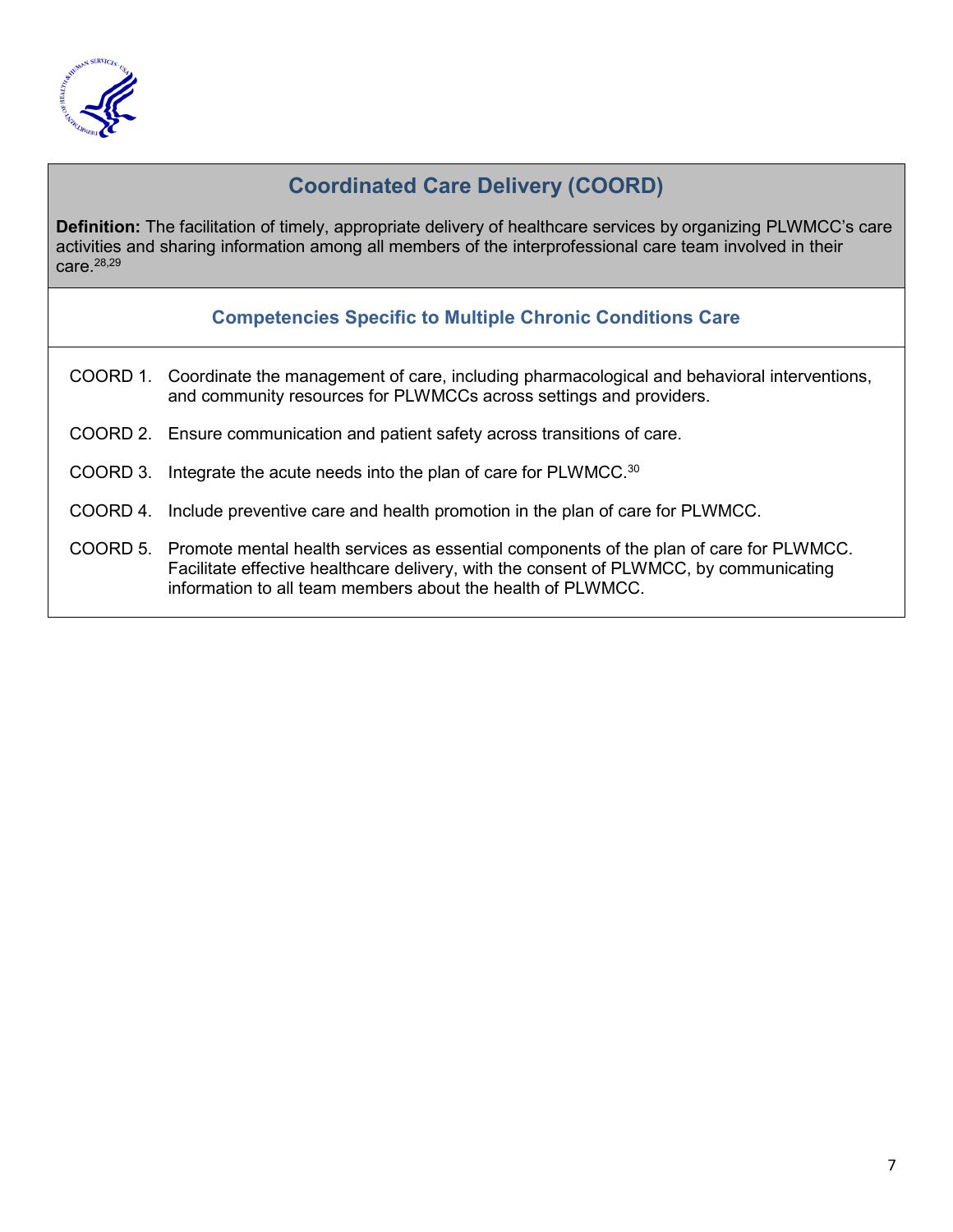

# **Systems Based Practice (SYST)**

**Definition:** The provision of accessible, continuous, and coordinated person-centered care for persons living with multiple chronic conditions (PLWMCC) through a system that incorporates a team approach, health information technology, and shared decision making.<sup>[31](#page-15-4)</sup>

## **Competencies Specific to Multiple Chronic Conditions Car[e18](#page-15-5)**

- SYST 1. Provide care that uses evidence-based practices that optimize interactions and demonstrate positive outcomes for PLWMCC.
- SYST 2. Address fragmented healthcare, barriers and potential harms that may result from lack of population management and coordinated care services for PLWMCC.
- SYST 3. Provide opportunities for engagement and community involvement at the practice and health system levels for PLWMCC.
- SYST 4. Use quality improvement strategies to improve standards of practice for managing MCCs. Use information systems and technology to monitor health outcomes, enhance communication and safety of care provided to PLWMCC.
- SYST 5. Use cost-effective strategies and resource stewardship to address MCC commonalities and disease-specific goals in caring for PLWMCC.
- SYST 6. Enhance the level of practice of the interprofessional team through risk stratification and optimizing scopes of practice of all team members.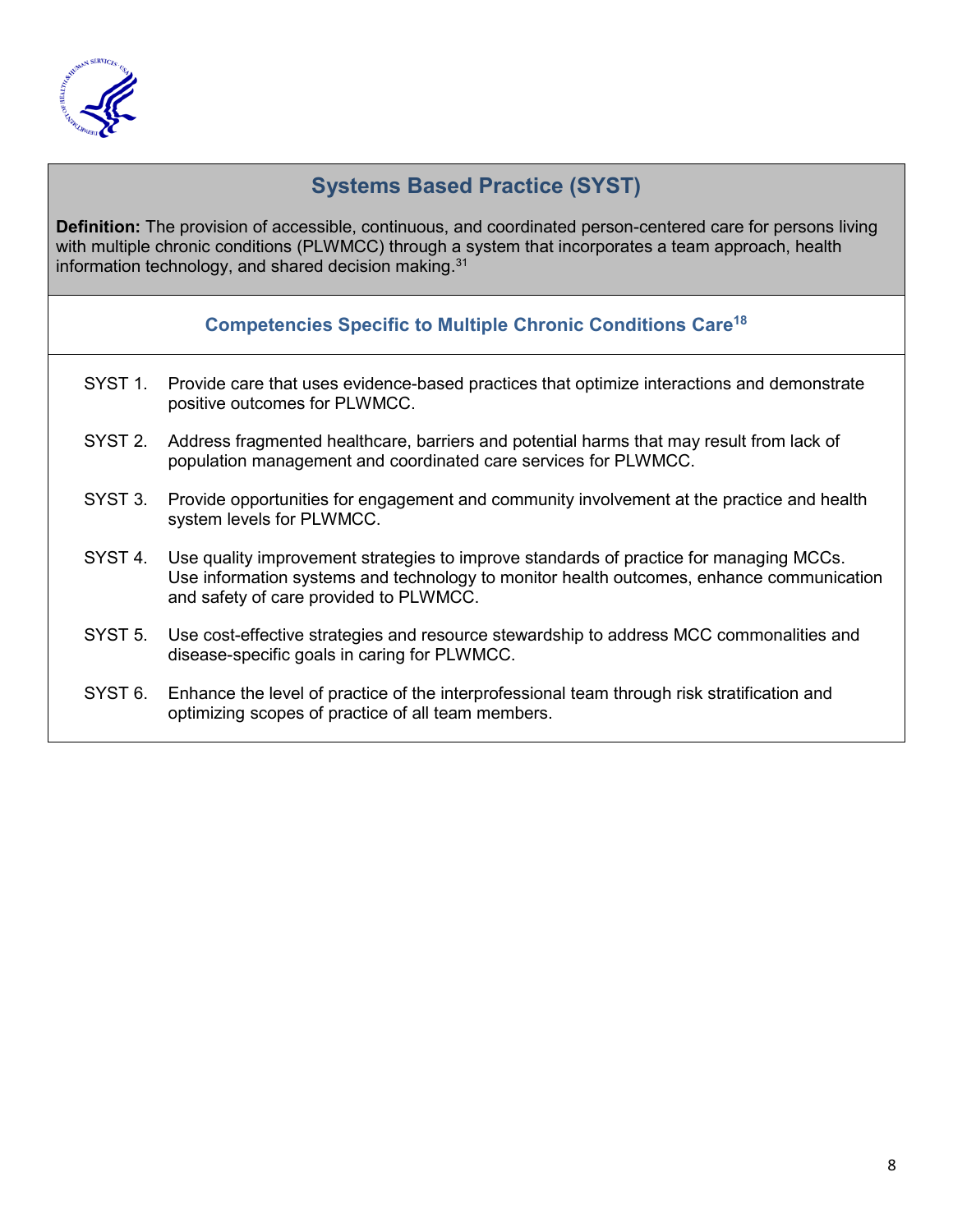

# **Attachment A**

# **Technical Expert Workgroup Contributors to the "Multiple Chronic Conditions: A Framework for Education and Training"**

| <b>Name</b>                                     | <b>Title</b>                                          | <b>Organization</b>                                        |
|-------------------------------------------------|-------------------------------------------------------|------------------------------------------------------------|
| Lynette Bradley-Baker, RPh,<br>$PhD^{2*}$       | Vice President, Public Affairs and<br>Engagement      | American Association of Colleges of<br>Pharmacy (AACP)     |
| Ruth Ballweg, MPA, PA-C*                        | Director, MEDEX NW PA Program                         | School of Medicine, University of<br>Washington            |
| Jaime Diaz-Grandos, PhD*                        | Executive Director, Education<br>Directorate          | American Psychological Association<br>(APA)                |
| Margaret Flinter, APRN, PhD,<br><b>FAAN*</b>    | Senior Vice President and Clinical<br><b>Director</b> | Community Health Center, Inc.                              |
| Robyn Golden, MA, LCSW*                         | Director, Population Health and Aging                 | Rush Medical College, Rush<br>University                   |
| Gail Hunt, BA*                                  | <b>President and Chief Executive Officer</b>          | National Alliance for Caregiving                           |
| MaryJoan Ladden, PhD, RN,<br><b>FAAN*</b>       | Senior Program Officer                                | Robert Wood Johnson Foundation<br>(RWJF)                   |
| Christopher Langston, PhD*                      | Program Director                                      | The John A. Hartford Foundation                            |
| Matthew J. Holland, BA, MA*                     | Executive Director, Public Health<br>Solutions        | WebMD                                                      |
| Joan Pernice, RNC, MS*                          | Director, Clinical Affairs                            | Massachusetts League of Community<br><b>Health Centers</b> |
| Susan Skochelak, MD, MPH*                       | Group Vice President, Medical<br>Education            | American Medical Association (AMA)                         |
| Tannaz Rasouli, MPH*                            | Director, Government Relations                        | Association of American Medical<br>Colleges (AAMC)         |
| Maryellen Gusic, MD*                            | <b>Chief Medical Education Officer</b>                | <b>Association of American Medical</b><br>Colleges (AAMC)  |
| Joan Stanley, PhD, CRNP, FAAN,<br><b>FAANP*</b> | Senior Director, Education Policy                     | American Association of Colleges of<br>Nursing (AACN)      |

 $\overline{a}$ 

<span id="page-10-0"></span><sup>\*</sup> Experts who have reviewed the framework and provided feedback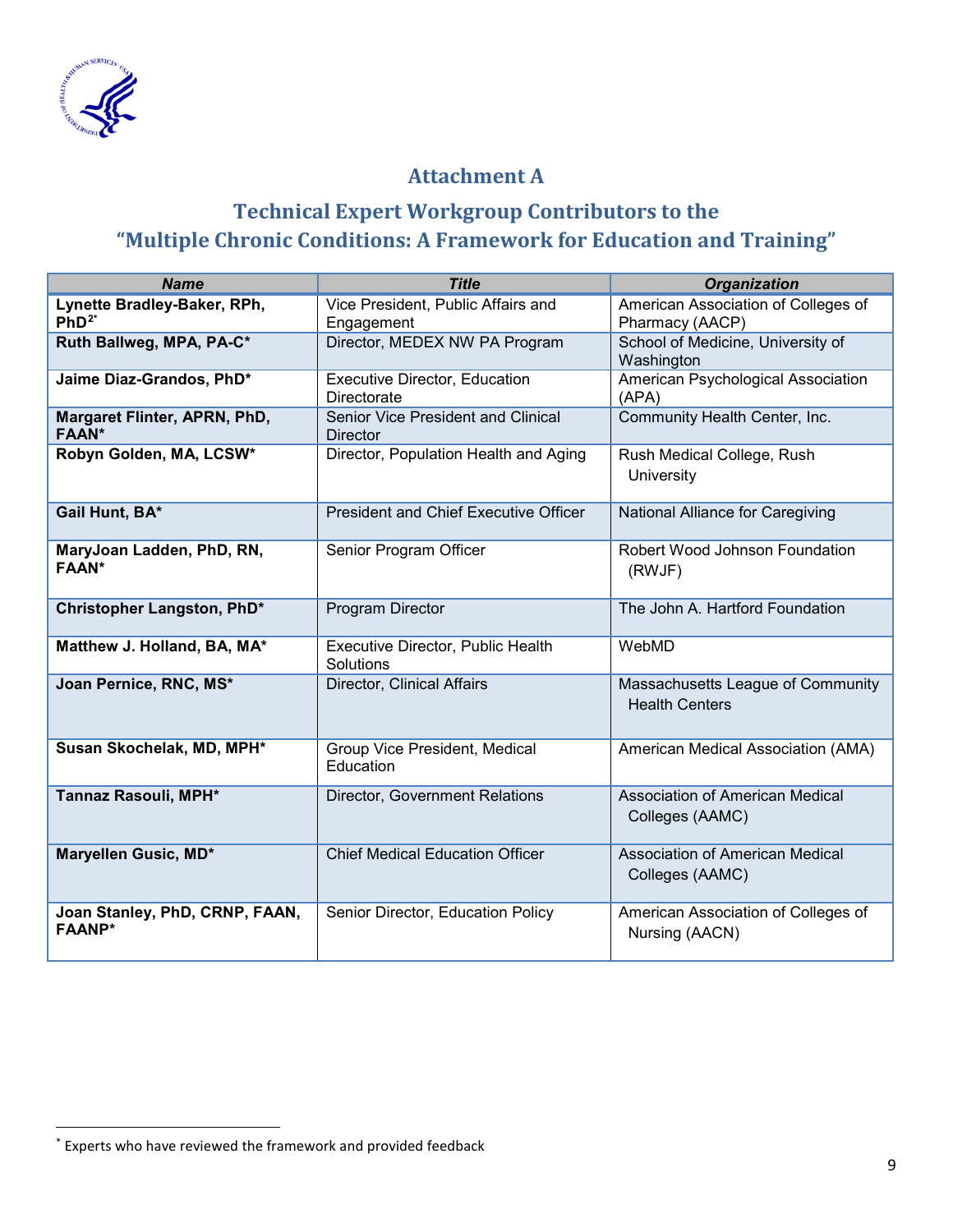

# **Attachment B**

# **Expert Contributors to the "Multiple Chronic Conditions: A Framework for Education and Training"**

## **Key Informants**

| <b>Name</b>                                  | <b>Title</b>                                                                                                       | <b>Organization</b>                                                                                            |
|----------------------------------------------|--------------------------------------------------------------------------------------------------------------------|----------------------------------------------------------------------------------------------------------------|
| Brian Bixby, MSN, CRNP, CS                   | <b>Nurse Practitioner</b>                                                                                          | School of Nursing, University of<br>Pennsylvania                                                               |
| <b>Lucinda Bertsinger</b>                    | Research Project Manager                                                                                           | School of Nursing, University of<br>Pennsylvania                                                               |
| Karen Hirschman, PhD, MSW                    | Research Associate Professor, Nursing                                                                              | School of Nursing, University of<br>Pennsylvania                                                               |
| Chandrika Kumar, MD                          | Assistant Professor, Medicine<br>(Geriatrics)                                                                      | School of Medicine, Yale University                                                                            |
| <b>Emily Duffy, MSS, LCSW</b>                | <b>Behavioral Health Consultant</b>                                                                                | 11 <sup>th</sup> Street Health Center, Drexel<br>University                                                    |
| Kathleen Clanon, MD, FACP                    | <b>Director</b>                                                                                                    | Pacific AIDS Education and Training<br>Center (AETC)                                                           |
| Kim Kuebler, DNP, APRN,<br><b>ANP/GNP-BC</b> | President                                                                                                          | <b>Advanced Disease Concepts LLC</b>                                                                           |
| <b>Monica Guillen, MA</b>                    | Medical Assistant and Health Coach                                                                                 | <b>Union Health Center</b>                                                                                     |
| Patricia Cuff, MS, RD, MPH                   | Senior Program Officer                                                                                             | Institute of Medicine                                                                                          |
| Rishi Desai, MD                              | <b>Medical Educator</b>                                                                                            | Khan Academy                                                                                                   |
| Rita Charon, MD, PhD                         | Professor, Clinical Medicine and<br>Director, Program in Narrative Medicine                                        | College of Physicians and Surgeons,<br><b>Columbia University</b>                                              |
| <b>Ruth Stein, MD</b>                        | Professor, Department of Pediatrics                                                                                | Albert Einstein College of Medicine,<br><b>Yeshiva University</b>                                              |
| Sally Okun, RN, MMHS                         | Vice President, Advocacy, Policy and<br><b>Patient Safety</b>                                                      | Patients Like Me                                                                                               |
| <b>Wendy Levinson, MD</b>                    | Professor and Chair, Department of<br>Medicine                                                                     | Institute of Health Policy,<br>Management and Evaluation,<br>University of Toronto                             |
| <b>Barbara Brandt, PhD</b>                   | Director, National Center for<br>Interprofessional Practice and<br>Education and Professor, College of<br>Pharmacy | College of Pharmacy, University of<br>Minnesota                                                                |
| <b>Maria Wamsley, MD</b>                     | Professor, Clinical Medicine                                                                                       | School of Medicine, University of<br>California San Francisco (UCSF)                                           |
| <b>Benjamin Miller, PsyD</b>                 | Assistant Professor and Director, Office<br>of Integrated Healthcare Research and<br>Policy                        | School of Medicine, University of<br>Colorado Denver                                                           |
| Monica Mix, MD                               | 3rd year Medical Resident                                                                                          | John Hopkins University                                                                                        |
| Tom Bodenheimer, MD                          | Professor                                                                                                          | Center for Excellence in Primary<br>Care, School of Medicine, University<br>of California San Francisco (UCSF) |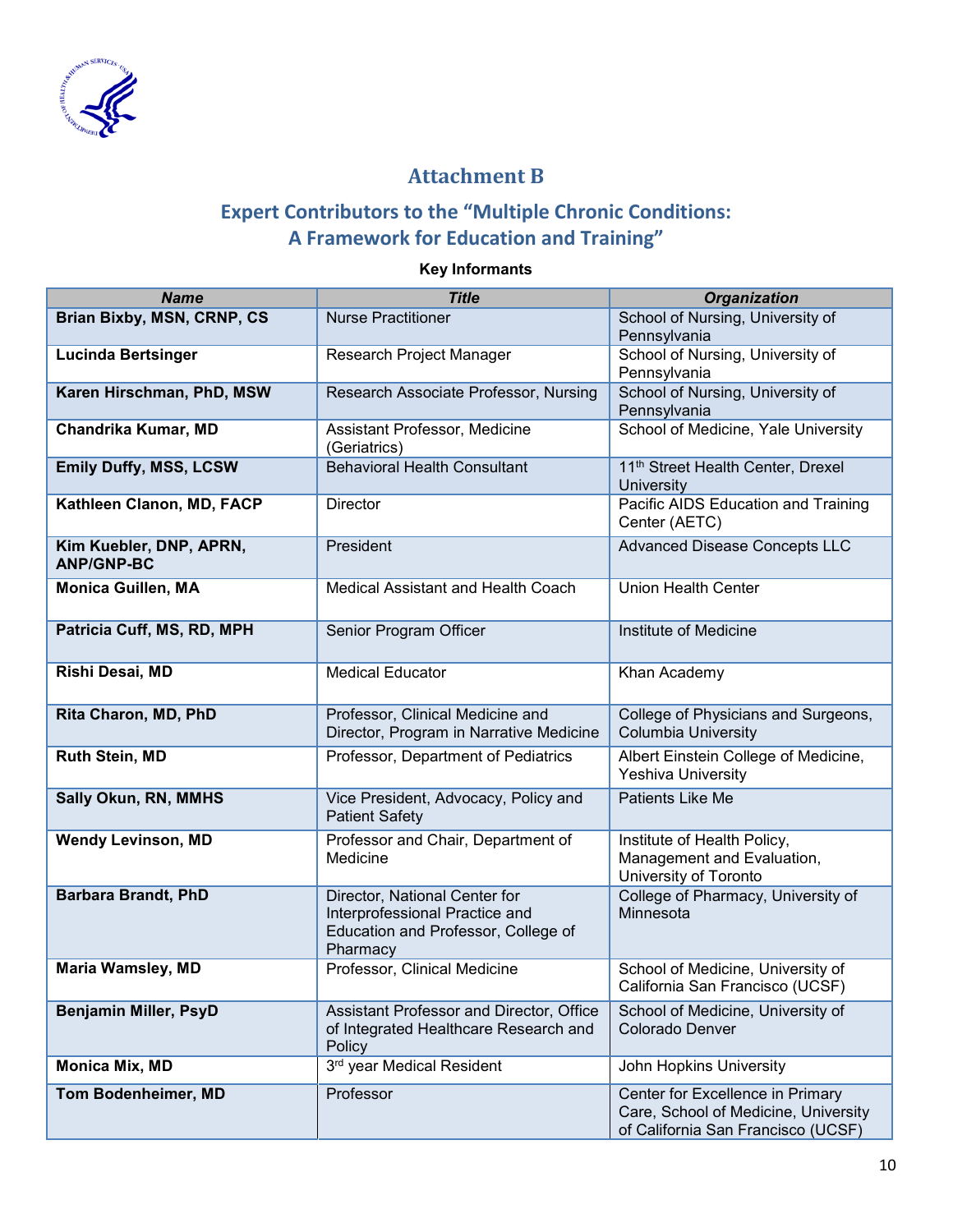

| <b>Name</b>                                | <b>Title</b>                                                                                                            | <b>Organization</b>                                      |
|--------------------------------------------|-------------------------------------------------------------------------------------------------------------------------|----------------------------------------------------------|
| Kristen Goodell, MD*                       | Director, Innovation in Medical<br>Education and Clinical Instructor,<br><b>Population Medicine</b>                     | Harvard Medical School Center for<br><b>Primary Care</b> |
| <b>Alan Glaseroff, MD</b>                  | Clinical Professor, Co-Director,<br><b>Stanford Coordinated Care</b>                                                    | School of Medicine, Stanford<br>University               |
| Lucinda Maine, PhD, RPh                    | <b>Executive Vice President and Chief</b><br><b>Executive Officer</b>                                                   | American Association of Colleges of<br>Pharmacy (AACP)   |
| Cynthia Reilly, BS, Pharm                  | Director, Medication Safety and Quality<br>Division                                                                     | American Society of Health System<br>Pharmacists (ASHP)  |
| Justine Coffey, JD, LLM                    | Director, Section of Ambulatory Care<br><b>Practitioners</b>                                                            | American Society of Health System<br>Pharmacists (ASHP)  |
| Hannah Vanderpool, PharmD, MA              | Vice President, Office of Member<br>Relations                                                                           | American Society of Health System<br>Pharmacists (ASHP)  |
| Darla Coffey, PhD, MSW                     | <b>President and Chief Executive Officer</b>                                                                            | <b>Council for Social Work Education</b><br>(CSWE)       |
| Geraldine Bednash, PhD, RN,<br><b>FAAN</b> | <b>Executive Director and Chief Executive</b><br>Officer                                                                | American Association of Colleges of<br>Nursing (AACN)    |
| Dina Lindenberg, MS                        | Project Manager                                                                                                         | American Medical Association (AMA)                       |
| <b>Charles Godue, MD, MSc</b>              | Coordinator, Human Resources for<br>Health                                                                              | Pan American Health Organization<br>(PAHO)               |
| Branka Legetic, MD, MPH, PhD               | Regional Adviser, Noncommunicable<br><b>Diseases</b>                                                                    | Pan American Health Organization<br>(PAHO)               |
| <b>Enrique Vega, MD</b>                    | Advisor, Health Aging                                                                                                   | Pan American Health Organization<br>(PAHO)               |
| Carlos Santos, MD, MPH, PhD                | Senior Advisor, Violence, Injuries and<br>Human Security and Coordinator,<br>Urban Health and Determinants of<br>Health | Pan American Health Organization<br>(PAHO)               |
| James Ralson, MD, MPH*                     | Internal Medicine Physician                                                                                             | <b>Group Health Research Institute</b>                   |

## **Federal Expert Contributors**

| <b>Name</b>                | <b>Title</b>                                                                                        | <b>Organization</b>                                                         |
|----------------------------|-----------------------------------------------------------------------------------------------------|-----------------------------------------------------------------------------|
| Ellen Blackwell, MSW*      | Senior Advisor, Office of the<br>Administrator, Center for Clinical<br><b>Standards and Quality</b> | Centers for Medicare and Medicaid<br>Services (CMS)                         |
| Laura Lawrence, MBA, MHSA* | Director, Office of Nutrition and Health<br><b>Promotion Program</b>                                | <b>Administration for Community Living</b><br>(ACL)-Administration on Aging |
| Jennifer Johnson, EdD*     | Director, Administration on Intellectual<br>and Developmental Disabilities                          | <b>Administration for Community Living</b><br>(ACL)                         |
| Shawn Callaway, MSW*       | Program Specialist, Office of Program<br>Support                                                    | Administration for Community Living<br>(ACL)                                |
| Janice Genevro, PhD, MSW*  | Health Scientist, Center for Evidence<br>and Practice Improvement                                   | Agency for Healthcare Research and<br>Quality (AHRQ)                        |
| <b>Cindy Brach, MPP</b>    | Senior Health Policy Researcher                                                                     | Agency for Healthcare Research and<br>Quality (AHRQ)                        |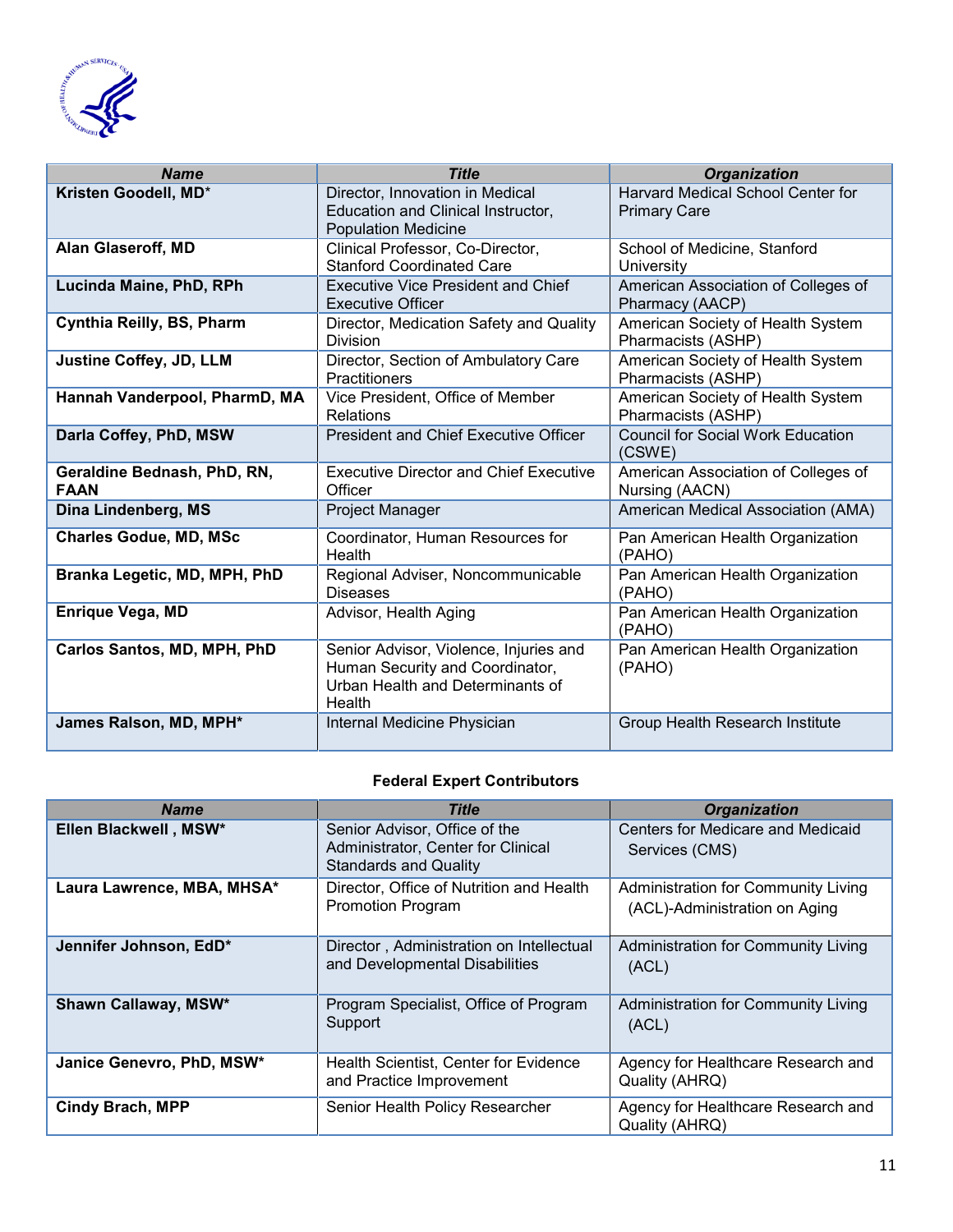

| <b>Name</b>                     | Title                        | <b>Organization</b>                                  |
|---------------------------------|------------------------------|------------------------------------------------------|
| <b>Robert McNellis, MPH, PA</b> | Senior Advisor, Primary Care | Agency for Healthcare Research and<br>Quality (AHRQ) |

## **Interprofessional Expert Panel (Competency Review)**

| <b>Name</b>                           | <b>Title</b>                                                                                                                                                                                                | <b>Organization</b>                                                                                  |
|---------------------------------------|-------------------------------------------------------------------------------------------------------------------------------------------------------------------------------------------------------------|------------------------------------------------------------------------------------------------------|
| Elyse Perweiler, MPP, RN*             | Associate Director, Planning,<br>Development & Public Policy,<br>Associate Director, New Jersey<br>Geriatric Education Center (NJGEC)<br>and Director, New Jersey Area Health<br>Education Center (NJ AHEC) | School of Osteopathic Medicine and<br>New Jersey Institute for Successful<br>Aging, Rowan University |
| Linda Redford, PhD, RN*               | Director, Geriatric Education Center<br>(GEC) & Rural Interdisciplinary Training<br>Program (RIT) and Research Associate<br>Professor, Department of Family<br>Medicine                                     | Landon Center on Aging, University of<br>Kansas Medical Center                                       |
| JoAnn Damron-Rodriguez, PhD,<br>LCSW* | Professor, Multicampus Program in<br>Geriatric Medicine and Gerontology                                                                                                                                     | Luskin School of Public Affairs,<br>University of California, Los Angeles                            |
| Paula Friedman, DDS, MSD, MPH*        | Professor, Department of General<br>Dentistry                                                                                                                                                               | Henry M. Goldman School of Dental<br>Medicine, Boston University                                     |
| David Elliott, PharmD*                | Professor and Associate Chair, Robert<br>C. Byrd Health Sciences Center<br>Charleston Division and Director, West<br>Virginia Geriatric Education Center                                                    | School of Pharmacy, West Virginia<br>University                                                      |
| Kristen Goodell, MD*                  | Director, Innovation in Medical<br>Education and Clinical Instructor,<br><b>Population Medicine</b>                                                                                                         | Harvard Medical School Center for<br><b>Primary Care</b>                                             |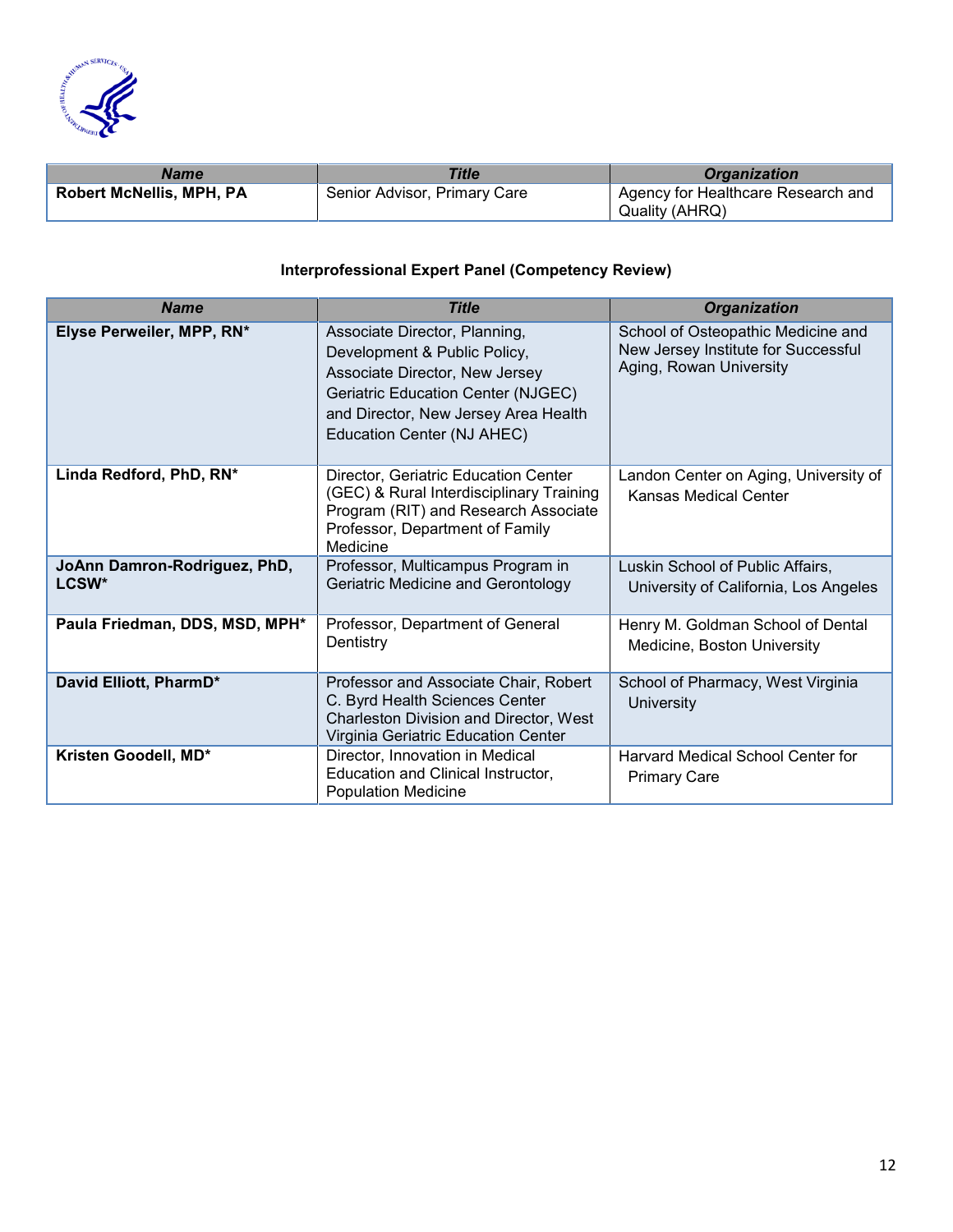

## **References**

- <span id="page-14-0"></span>1. Green, B. B. (2013). Caring for patients with multiple chronic conditions: balancing evidenced-based and patient-centered care. *J Am Board Fam Med, 26*(5), 484-485.
- <span id="page-14-1"></span>2. Boyd, C. M., Darer, J., Boult, C., Fried, L. P., Boult, L., & Wu, A. W. (2005). Clinical practice guidelines and quality of care for older patients with multiple comorbid diseases: implications for pay for performance. *JAMA, 294*(6), 716-724.
- 3. Agency for Healthcare Research and Quality. Coordinating care for adults with complex care needs in the patient-centered medical home: challenges and solutions. Retrieved from: [http://pcmh.ahrq.gov/sites/default/files/attachments/Coordinating%20Care%20for%20Adults%20with%2](http://pcmh.ahrq.gov/sites/default/files/attachments/Coordinating%20Care%20for%20Adults%20with%20Complex%20Care%20Needs.pdf) [0Complex%20Care%20Needs.pdf.](http://pcmh.ahrq.gov/sites/default/files/attachments/Coordinating%20Care%20for%20Adults%20with%20Complex%20Care%20Needs.pdf) AHRQ Publication No. 12-0010. Published January 2012.
- 4. National Committee for Quality Assurance. Integrated care for people with Medicare and Medicaid: a roadmap for quality. Retrieved from: [http://www.ncqa.org/portals/0/public%20policy/NCQAWhitePaper-](http://www.ncqa.org/portals/0/public%20policy/NCQAWhitePaper-IntegratedCareforPeoplewithMedicareandMedicaid.pdf)[IntegratedCareforPeoplewithMedicareandMedicaid.pdf.](http://www.ncqa.org/portals/0/public%20policy/NCQAWhitePaper-IntegratedCareforPeoplewithMedicareandMedicaid.pdf) Published March 2013.
- 5. Rodriguez S, Munevar D, Delaney C, Yang L, Tumlinson A. (2014) Effective management of high-risk Medicare populations. Avalere Health, LLC website. Retrieved from: [http://avalere.com/news/avalere](http://avalere.com/news/avalere-issues-white-paper-on-the-management-of-high-risk-medicare-populati)[issues-white-paper-on-the-management-of-high-risk-medicare-populati.](http://avalere.com/news/avalere-issues-white-paper-on-the-management-of-high-risk-medicare-populati)
- 6. Bayliss, E. A., Bonds, D. E., Boyd, C. M., Davis, M. M., Finke, B., Fox, M. H., Glasgow, R. E., Goodman, R. A., Heurtin-Roberts, S., Lachenmayr, S., Lind, C., Madigan, E. A., Meyers, D. S., Mintz, S., Nilsen, W. J., Okun, S., Ruiz, S., Salive, M. E., & Stange, K. C. (2014). Understanding the context of health for persons with multiple chronic conditions: moving from what is the matter to what matters. *Ann Fam Med, 12*(3), 260-269.
- 7. Wagner, E. H., Austin, B. T., Davis, C., Hindmarsh, M., Schaefer, J., & Bonomi, A. (2001). Improving chronic illness care: translating evidence into action. *Health Aff (Millwood), 20*(6), 64-78.
- 8. Wagner, E. H., Sandhu, N., Coleman, K., Phillips, K. E., & Sugarman, J. R. (2014). Improving care coordination in primary care. *Med Care, 52*(11 Suppl 4), S33-38.
- 9. Gerteis, J., Izrael, D., LeRoy L., Ricciardi R., Miller, T., Basu, J. . (2014). Multiple Chronic Conditions Chartbook: AHRQ Publications No, Q14-0038.
- 10. Grembowski, D., Schaefer, J., Johnson, K. E., Fischer, H., Moore, S. L., Tai-Seale, M., Ricciardi, R., Fraser, J. R., Miller, D., & LeRoy, L. (2014). A conceptual model of the role of complexity in the care of patients with multiple chronic conditions. *Med Care, 52 Suppl 3*, S7-S14.
- 11. Formiga, F., Ferrer, A., Sanz, H., Marengoni, A., Alburquerque, J., & Pujol, R. (2013). Patterns of comorbidity and multimorbidity in the oldest old: the Octabaix study. *Eur J Intern Med, 24*(1), 40-44.
- 12. Rezaee, M. E., & Pollock, M. (2015). Multiple chronic conditions among outpatient pediatric patients, southeastern Michigan, 2008-2013. *Prev Chronic Dis, 12*, E18.
- <span id="page-14-2"></span>13. Berwick, D. M., Nolan, T. W., & Whittington, J. (2008). The triple aim: care, health, and cost. *Health Aff (Millwood), 27*(3), 759-769.
- 14. US Department of Health and Human Services. (2010). Multiple chronic conditions—A strategic framework: Optimum health and quality of life for individuals with multiple chronic conditions: Washington, DC, Department of Health and Human Services.
- 15. Parekh, A. K., Goodman, R. A., Gordon, C., & Koh, H. K. (2011). Managing multiple chronic conditions: a strategic framework for improving health outcomes and quality of life. *Public Health Rep, 126*(4), 460- 471.
- 16. Parekh, A. K., Kronick, R., & Tavenner, M. (2014). Optimizing health for persons with multiple chronic conditions. *JAMA, 312*(12), 1199-1200.
- 17. Holtrop, J. S., & Jordan, T. R. (2010). The patient-centered medical home and why it matters to health educators. *Health Promot Pract, 11*(5), 622-628.